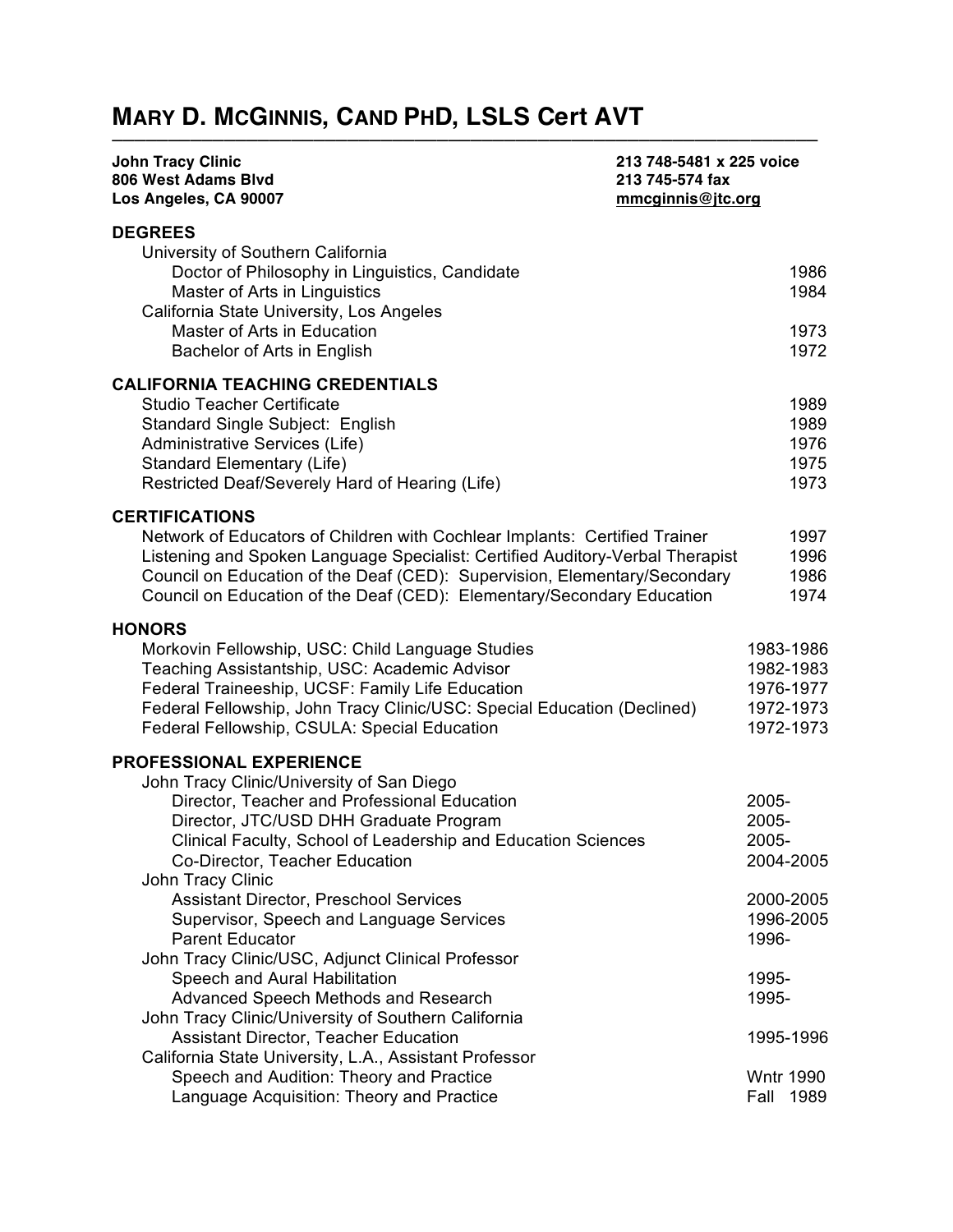| House Ear Institute, Los Angeles                                     |      |                  |
|----------------------------------------------------------------------|------|------------------|
| Coordinator, Educational Research                                    |      | 1988-1990        |
| Coordinator, Professional and Community Education/Fellowship Program |      | 1986-1988        |
| John Tracy Clinic/University of Southern California, Lecturer        |      |                  |
| Language Development for the Hearing Impaired                        |      | Spr 1985         |
| Aural-Oral Education for the Hearing Impaired                        | Fall | 1984             |
| <b>Whittier College, Lecturer</b>                                    |      |                  |
| Language Development in the Deaf Child                               |      | <b>Wntr 1981</b> |
| California State University, L.A., Assistant Professor               |      |                  |
| Speech and Language Development in the Deaf Child                    |      | Sum 1981         |
| California State University, L.A., Supervisor                        |      |                  |
| <b>Student Teaching Practicum</b>                                    | Fall | 1979             |
| UC San Francisco, Instructor/Group Leader                            |      |                  |
| Social Skills Training Workshops                                     | Spr  | 1979             |
| California State University, L.A., Instructor                        |      |                  |
| <b>Communication Clarification Skills</b>                            |      | Mar 1980         |
| Communication Skills for the Deaf: Theory                            | Fall | 1979             |
| Questioning Strategies and Language Structures                       |      | Apr 1979         |
| Seminar on Infant Language Assessment                                |      | Mar 1977         |
| McPherson College, Kansas, Instructor                                |      |                  |
| Social Studies: The Process Approach                                 | Jul  | 1976             |
| Mainstreaming the Hearing-Impaired Child                             | Jul  | 1976             |
| Patterning as Language Input, Output, Expansion                      |      | Feb 1975         |
| Oralingua School for the Hearing Impaired, Whittier                  |      |                  |
| Supervisor/Teacher                                                   |      | 1980-1981        |
| <b>Curriculum Coordinator</b>                                        |      | 1979-1980        |
| Special Projects Coordinator/Parent Educator                         |      | 1978-1979        |
| Teacher, auditory-oral parent-infant, preschool, kindergarten,       |      |                  |
| grades 1, 4-6, and itinerant                                         |      | 1974-1978        |
| Southwest School for the Hearing Impaired                            |      |                  |
| Teacher, total communication preschool                               |      | 1973-1974        |
|                                                                      |      |                  |
| <b>GRANTS: WRITING AND ADMINISTRATION</b>                            |      |                  |
| Project Director, DOE/OSEP Personnel Preparation H325K100122         |      | 2011-2015        |
| A Professional Development School Model: Preparing Personnel         |      |                  |
| as Listening and Spoken Language Specialists for Young Children      |      |                  |
| with Hearing Loss and Their Families                                 |      |                  |
| Project Director, DOE/OSEP Personnel Preparation H325K090108         |      | 2010-2014        |
| Parents as Partners: Preparing Teachers to Teach DHH Children        |      |                  |
| and their Parents in Early Intervention and Early Childhood Settings |      |                  |
| Project Director, DOE/OSEP Personnel Preparation H325K070121         |      | 2008-2012        |
| Preparing Teachers for Early Intervention and Early Childhood        |      |                  |
| Settings with DHH Children and their Parents, including              |      |                  |
| <b>English Language Learners</b>                                     |      |                  |
| Co-Project Director, DOE/OSEP Personnel Preparation H325A030061      |      | 2003-2009        |
| Preparing Technologically Competent, Diverse Teachers of Young       |      |                  |
| DHH Children: A Distance Learning Approach to Teacher Education      |      |                  |
| Co-Project Director, DOE/OSEP Personnel Preparation H325A030074      |      | 2002-2009        |
| Preparing Diverse Teachers of Young DHH Children                     |      |                  |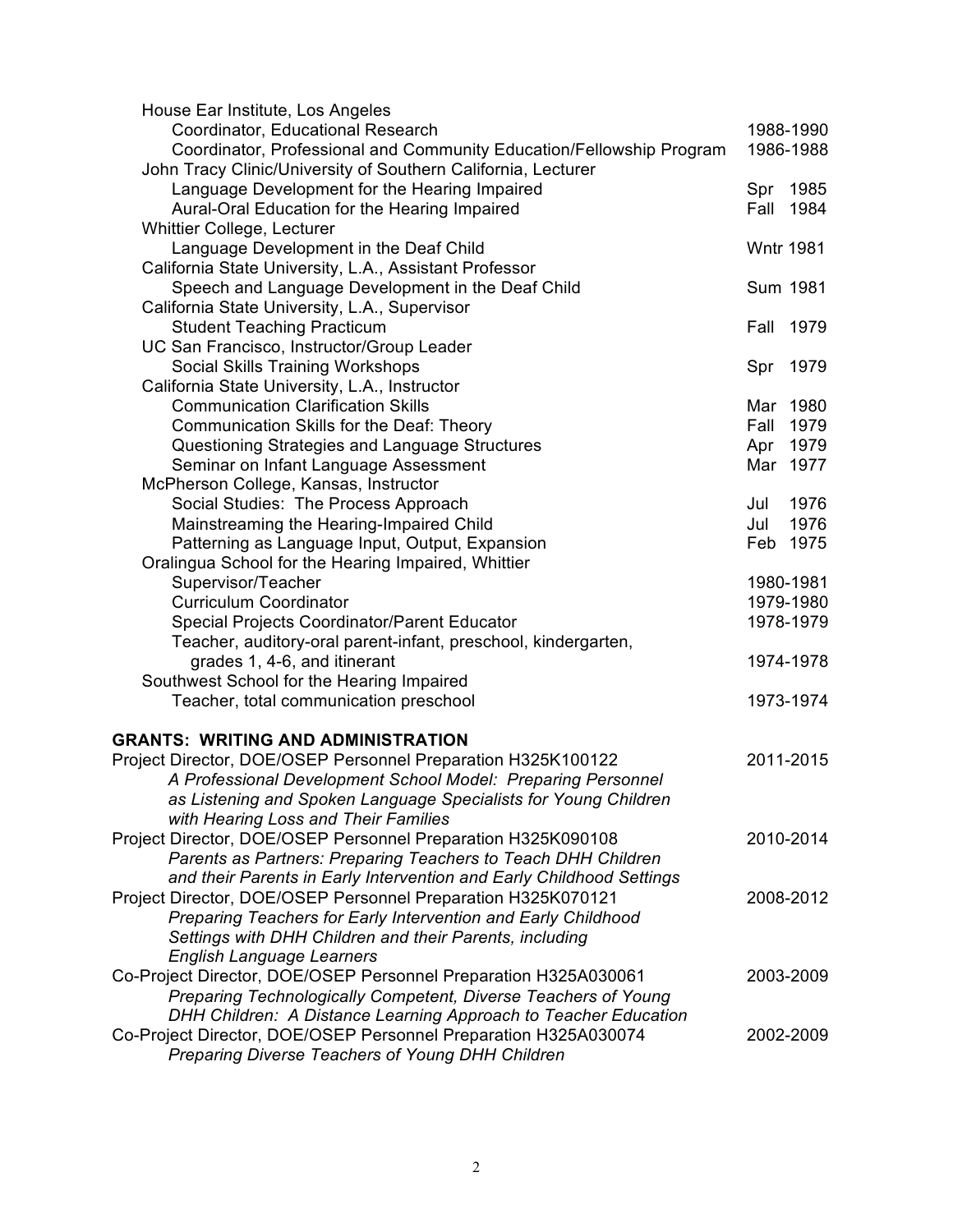## **JTC/USD DHH GRADUATE PROGRAM ACCREDITATION**

California Commission on Teacher Credentialing (CCTC) National Council for Accreditation of Teacher Education (NCATE) Western Association of Schools and Colleges (WASC) Council for Exceptional Children (CEC) Council on Education of the Deaf (CED)

## **CONSULTING**

| Utah Schools for the Deaf and Blind                            | Apr 2010  |
|----------------------------------------------------------------|-----------|
| Los Angeles Unified School System/A.G. Bell (Oberkotter Grant) | 2004-2009 |
| California State University, Northridge: Ling Speech Approach  | 1996-2001 |
| Covina Valley School District: Cochlear Implants               | Oct 1995  |
| Glendale, Arizona School District: Cochlear Implants           | Dec 1990  |
| Calgary Board of Education (Canada): Cochlear Implants         | Mar 1989  |
| Simi Valley School District: Cochlear Implants                 | Mar 1988  |
| John Tracy Clinic: Taba Curriculum                             | Feb 1988  |
| Simi Valley School District: Language Development              | Feb 1988  |
| John Tracy Clinic: Language Development                        | Oct 1986  |
| John Tracy Clinic: Taba Curriculum                             | Feb 1986  |
| Oralingua School: Graves' Workshop Writing Approach            | May 1985  |
| Centralia School District: Taba Curriculum                     | May 1985  |
| Centralia School District: Language Acquisition                | Mar 1985  |
| <b>TRIPOD: Cognition and Reading</b>                           | Oct 1984  |
| L.A. City Schools: Interaction Skills                          | Jan 1981  |
| Covina Valley School District: Cognitive Skills                | Jan 1981  |
| John Tracy Clinic: Oralingua Preschool Curriculum              | Nov 1980  |
| Garden Grove School District: Ling Speech Method               | Jun 1980  |
| Covina Valley School District: ASIPS                           | May 1979  |
| Parent Advocate/Expert Witness: Fair Hearings                  | 1978-1981 |
| <b>Woolly Bear Productions: Hello Everybody</b>                | 1977-1978 |
| Carlsbad School District: Ling Speech Method                   | Apr 1976  |
| Centralia School District: Audition and Cognition              | Apr 1976  |
| L.A. County Schools: Auditory Skills Curriculum                | 1973-1979 |
| <b>RESEARCH EXPERIENCE</b>                                     |           |
| Principal Investigator, House Ear Institute                    |           |
| Discourse Skills in Children with Cochlear Implants            | 1988-1990 |
| Principal Investigator, House Ear Institute                    |           |
| Standardization of the Test of Auditory Comprehension          |           |
| on Children with Cochlear Implants                             | 1988-1990 |
| Principal Investigator, House Ear Institute                    |           |
| Conversational Competence in a Child with a Cochlear Implant   | 1986-1988 |
| Research Associate, USC                                        |           |
| Dr. Elaine Andersen: Language in Blind Children                | 1981-1988 |
| Research Associate, USC                                        |           |
| Dr. Sue Foster: Language in Abused Children                    | 1983-1984 |
| Research Assistant, UCLA Neuropsychiatric Institute            |           |
| Drs. Keith Kernan and Sharon Sabsay:                           |           |
| <b>Communicative Design in Mentally Retarded Adults</b>        | Sum 1982  |
| Research Assistant, CSULA                                      |           |
| Dr. M.P. Simmons: Cognition in Deaf Children                   | Sum 1973  |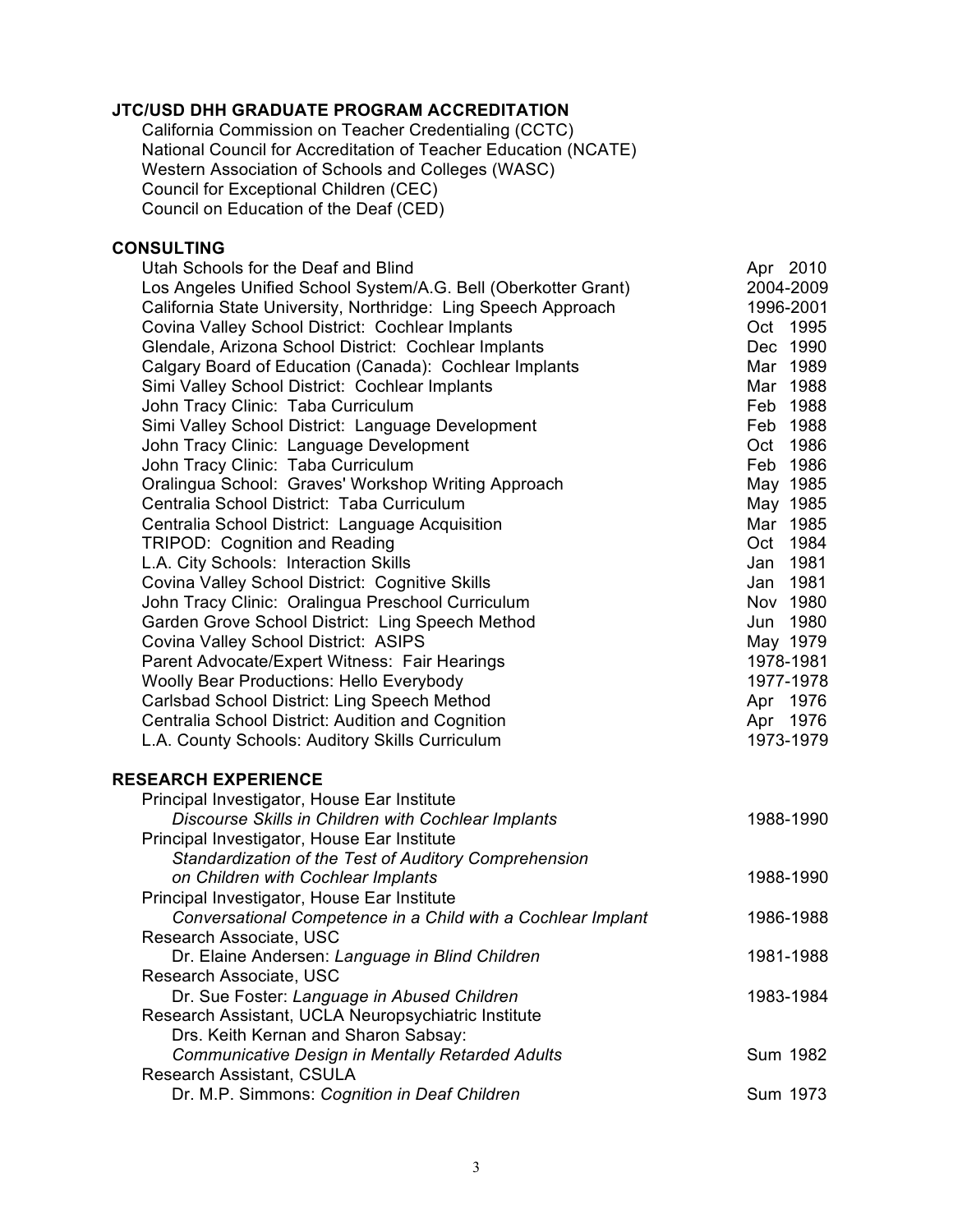## **PROFESSIONAL ACTIVITIES**

| (a) Professional Association Memberships and Service Positions                                                                                                                                                                                                                                                                                                                                                                                                                                                                                                                                                                                                                                                                                                                                                                                    |                                                                                                                                          |
|---------------------------------------------------------------------------------------------------------------------------------------------------------------------------------------------------------------------------------------------------------------------------------------------------------------------------------------------------------------------------------------------------------------------------------------------------------------------------------------------------------------------------------------------------------------------------------------------------------------------------------------------------------------------------------------------------------------------------------------------------------------------------------------------------------------------------------------------------|------------------------------------------------------------------------------------------------------------------------------------------|
| Network of Educators of Children with Cochlear Implants (NECCI)                                                                                                                                                                                                                                                                                                                                                                                                                                                                                                                                                                                                                                                                                                                                                                                   |                                                                                                                                          |
| <b>NECCI Certified Trainer</b>                                                                                                                                                                                                                                                                                                                                                                                                                                                                                                                                                                                                                                                                                                                                                                                                                    | 1997                                                                                                                                     |
| Think Tank: Cochlear Implant Inservice Design                                                                                                                                                                                                                                                                                                                                                                                                                                                                                                                                                                                                                                                                                                                                                                                                     | 1993-1996                                                                                                                                |
| Editor: NECCI Newsletter                                                                                                                                                                                                                                                                                                                                                                                                                                                                                                                                                                                                                                                                                                                                                                                                                          | 1988-1990                                                                                                                                |
| <b>NECCI Founder</b>                                                                                                                                                                                                                                                                                                                                                                                                                                                                                                                                                                                                                                                                                                                                                                                                                              | 1988                                                                                                                                     |
| California Child Care Initiative Project                                                                                                                                                                                                                                                                                                                                                                                                                                                                                                                                                                                                                                                                                                                                                                                                          |                                                                                                                                          |
| <b>Advisory Board</b>                                                                                                                                                                                                                                                                                                                                                                                                                                                                                                                                                                                                                                                                                                                                                                                                                             | 1987-1988                                                                                                                                |
| California Educators of the Deaf (CAL-ED, formerly CATHI), Life Member                                                                                                                                                                                                                                                                                                                                                                                                                                                                                                                                                                                                                                                                                                                                                                            |                                                                                                                                          |
| <b>Advisory Board</b>                                                                                                                                                                                                                                                                                                                                                                                                                                                                                                                                                                                                                                                                                                                                                                                                                             | 1983-1986                                                                                                                                |
| President                                                                                                                                                                                                                                                                                                                                                                                                                                                                                                                                                                                                                                                                                                                                                                                                                                         | 1976-1978                                                                                                                                |
| International Organization of Educators of the Hearing Impaired (IOEHI)                                                                                                                                                                                                                                                                                                                                                                                                                                                                                                                                                                                                                                                                                                                                                                           |                                                                                                                                          |
| Research and Demonstration Committee Representative                                                                                                                                                                                                                                                                                                                                                                                                                                                                                                                                                                                                                                                                                                                                                                                               | 1988-1990                                                                                                                                |
| <b>State Representative</b>                                                                                                                                                                                                                                                                                                                                                                                                                                                                                                                                                                                                                                                                                                                                                                                                                       | 1982-1984                                                                                                                                |
| <b>Regional Director</b>                                                                                                                                                                                                                                                                                                                                                                                                                                                                                                                                                                                                                                                                                                                                                                                                                          | 1980-1982                                                                                                                                |
| Alexander Graham Bell Association for the Deaf (AGBAD), Life Member                                                                                                                                                                                                                                                                                                                                                                                                                                                                                                                                                                                                                                                                                                                                                                               |                                                                                                                                          |
| Secretary, California State Chapter                                                                                                                                                                                                                                                                                                                                                                                                                                                                                                                                                                                                                                                                                                                                                                                                               | 1987-1988                                                                                                                                |
| Auditory-Verbal International (AVI), Life Member                                                                                                                                                                                                                                                                                                                                                                                                                                                                                                                                                                                                                                                                                                                                                                                                  |                                                                                                                                          |
| Convention of American Instructors of the Deaf (CAID)                                                                                                                                                                                                                                                                                                                                                                                                                                                                                                                                                                                                                                                                                                                                                                                             |                                                                                                                                          |
| American Speech-Language-Hearing Association (ASHA)                                                                                                                                                                                                                                                                                                                                                                                                                                                                                                                                                                                                                                                                                                                                                                                               |                                                                                                                                          |
| Manuscript Reviewer, Volta Review                                                                                                                                                                                                                                                                                                                                                                                                                                                                                                                                                                                                                                                                                                                                                                                                                 | 1979-                                                                                                                                    |
| Chairperson, USC Graduate Students in Linguistics                                                                                                                                                                                                                                                                                                                                                                                                                                                                                                                                                                                                                                                                                                                                                                                                 | 1983-1984                                                                                                                                |
| Graduate Student Representative, USC Psycholinguistics Search Committee                                                                                                                                                                                                                                                                                                                                                                                                                                                                                                                                                                                                                                                                                                                                                                           | 1983                                                                                                                                     |
| CED University Program Site Evaluator Training                                                                                                                                                                                                                                                                                                                                                                                                                                                                                                                                                                                                                                                                                                                                                                                                    | 1986                                                                                                                                     |
| (b) Conference Organization<br>Teacher Inservice and Educational Support, John Tracy Clinic, yearly<br>NECCI Inservice Curriculum Workshop, John Tracy Clinic (bi-yearly)<br>Cochlear Implant Club International (CICI) Program Committee<br>NECCI Inservice Curriculum Workshop, John Tracy Clinic/AGBell<br>Coordinator, TIES Workshops, John Tracy Clinic<br>Chairperson, Medical Symposium: Cochlear Implants, AGBAD<br>Morag Clark: Interaction, House Ear Institute<br>Bridging the Gap, House Ear Institute<br>Kid Safe, House Ear Institute<br>Program Committee, AGBAD National Convention<br>Chairperson, IOEHI Conference on Language<br>Chairperson, CATHI Conference on Music and Speech<br>Chairperson, CATHI Conference on Sex Education<br>Organizer/Moderator, AGBAD National Convention<br>Chairperson, CATHI Annual Convention | 1996-2011<br>1998-2002<br>1998-1999<br>1997<br>1995-1996<br>1992<br>1988<br>1987<br>1986<br>1984<br>1982<br>1980<br>1979<br>1978<br>1977 |
| (c) Performances                                                                                                                                                                                                                                                                                                                                                                                                                                                                                                                                                                                                                                                                                                                                                                                                                                  |                                                                                                                                          |
| <b>Signed Dance Theatre</b>                                                                                                                                                                                                                                                                                                                                                                                                                                                                                                                                                                                                                                                                                                                                                                                                                       | 1974-1978                                                                                                                                |
| "People Who Help People," Churchill Films                                                                                                                                                                                                                                                                                                                                                                                                                                                                                                                                                                                                                                                                                                                                                                                                         | 1973                                                                                                                                     |
| Channel 10 Cable, World Beyond Sound: Auditory-Oral Education (panel)                                                                                                                                                                                                                                                                                                                                                                                                                                                                                                                                                                                                                                                                                                                                                                             | Dec 1985                                                                                                                                 |
|                                                                                                                                                                                                                                                                                                                                                                                                                                                                                                                                                                                                                                                                                                                                                                                                                                                   |                                                                                                                                          |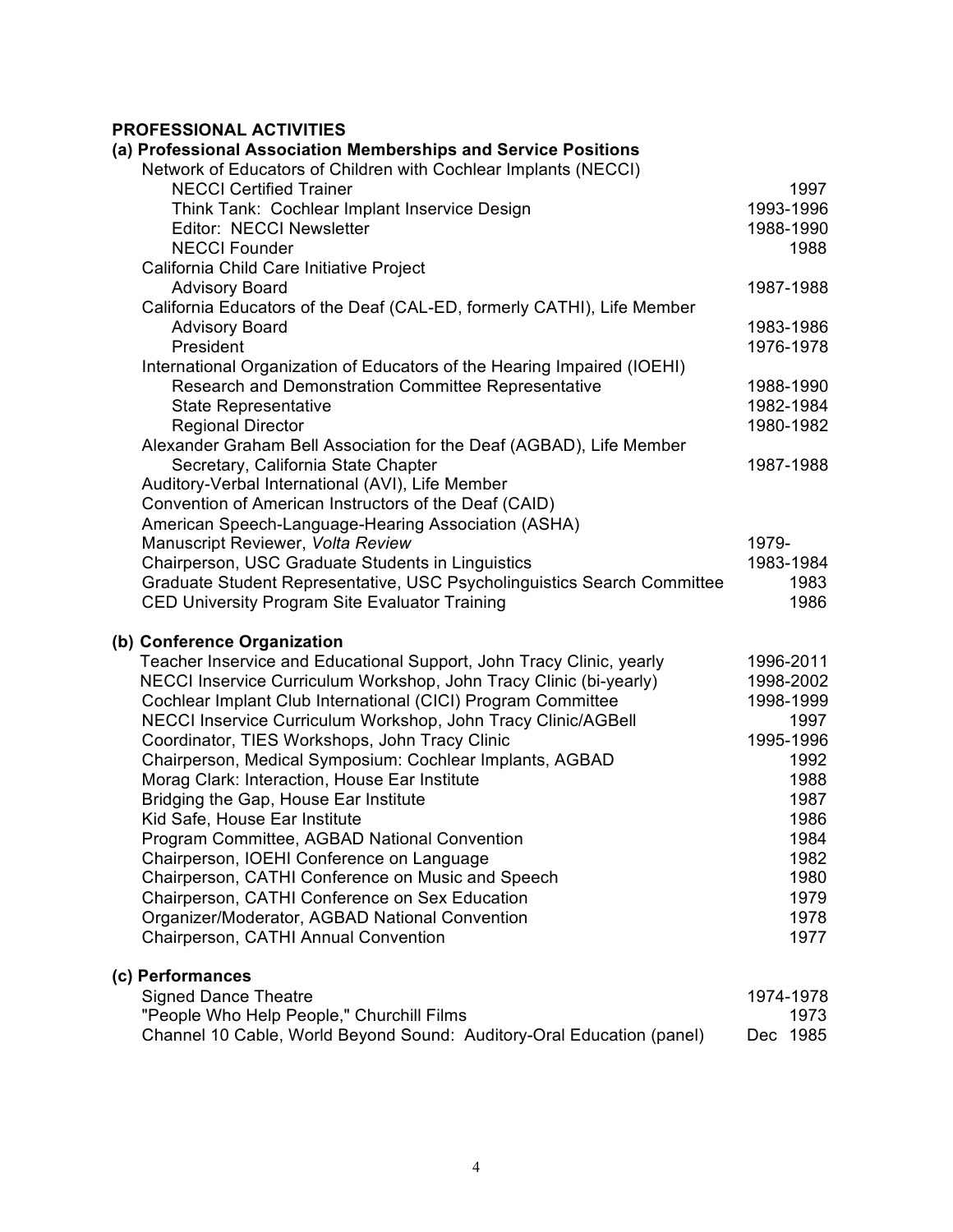## **PRESENTATIONS**

- Duncan, J., Kendrick, A., McGinnis, M., & Perigoe, C. 2011. Auditory (re)habilitation teacher rating scale for auditory-verbal educators. American Academy of Audiology Audiology NOW!, April 6-9, 2011. Chicago, IL.
- Duncan, J., Kendrick, A., McGinnis, M., & Perigoe, C. 2010. Auditory (re)habilitation teacher rating scale for auditory-verbal educators. AGBAD International Conference, Orlando, Florida.
- McGinnis, M. & Freutel, J. 2008. Distance Learning in Teacher Education. ACEHH Conference, Monterey, CA.
- McGinnis, M. 2003. The Auditory Mindset. CAL-ED Itinerant Teachers Conference, Palm Desert, California.
- McGinnis, M. 2002. ESD and Your Cochlear Implant. AGBAD International Conference, St. Louis, Missouri.
- McGinnis, M. 2002. Children with Cochlear Implants in the Mainstream. CAL-ED Regional Conference for Itinerant Teachers, Keynote Speaker, Palm Springs.
- McGinnis, M. and Olsen, K. 1999. Protecting cochlear implants from electrostatic discharge. Cochlear Implant Club International Conference, Manhattan Beach, California.
- Heter, S. and McGinnis, M. 1998. Dina learns to use her implant. AGBAD International Conference, Little Rock, Arkansas.
- McGinnis, M. 1996. Conversational breakdown and repair in a child with a cochlear implant. AGBAD International Conference, Salt Lake City, Utah.
- McGinnis, M. 1996. The Network of Educators of Children with Cochlear Implants Inservice Curriculum. AGBAD International Conference, Salt Lake City, Utah.
- McGinnis, M. 1990. Conversational competence in a child with a cochlear implant. International Congress on Education of the Deaf, Rochester.
- McGinnis, M., Freutel, J., Ralph, L., and Faist, L. 1990. Four teachers and a cochlear implant: From devil's advocate to advocate. Short course, AGBAD International Conference, Washington, DC.
- McGinnis, M. and Tonokawa, L. 1990. New teaching strategies for children with cochlear implants. California Chapter AGB Conference, San Diego.
- McGinnis, M. 1990. Topic negotiation, maintenance, and repair in a child with a cochlear implant. American Speech-Language-Hearing Association National Convention, St. Louis.
- McGinnis, M., Somers, M., Gunderson, M.. 1989. Help! There's a cochlear implant in my classroom!: Everything you always wanted to know about cochlear implants. CAID Annual Convention, San Diego.
- McGinnis, M., Somers, M., Gunderson, M., Murata, B.. 1989. Help! There's a cochlear implant in my classroom! CATHI Annual Convention, San Diego.
- McGinnis, M., Somers, M., Gunderson, M., Murata, B. 1989. Everything you always wanted to know about cochlear implants. CATHI Annual Convention, San Diego.
- Somers, M., McGinnis, M., Craig, J., Murata, B. 1988. Developing auditory skills in children with cochlear implants. AGBAD National Convention, Orlando.
- McGinnis, M., Somers, M. 1988. Auditory/pragmatic performance in a multi-channel cochlear implant child. AGBAD National Convention, Orlando.
- McGinnis, M. 1988. Interaction skills assessment and teaching. Hearing Impaired Academy, Michigan. Keynote speaker.
- McGinnis, M. 1986. Child's play: Language in the peer context. AGBAD National Convention, Chicago.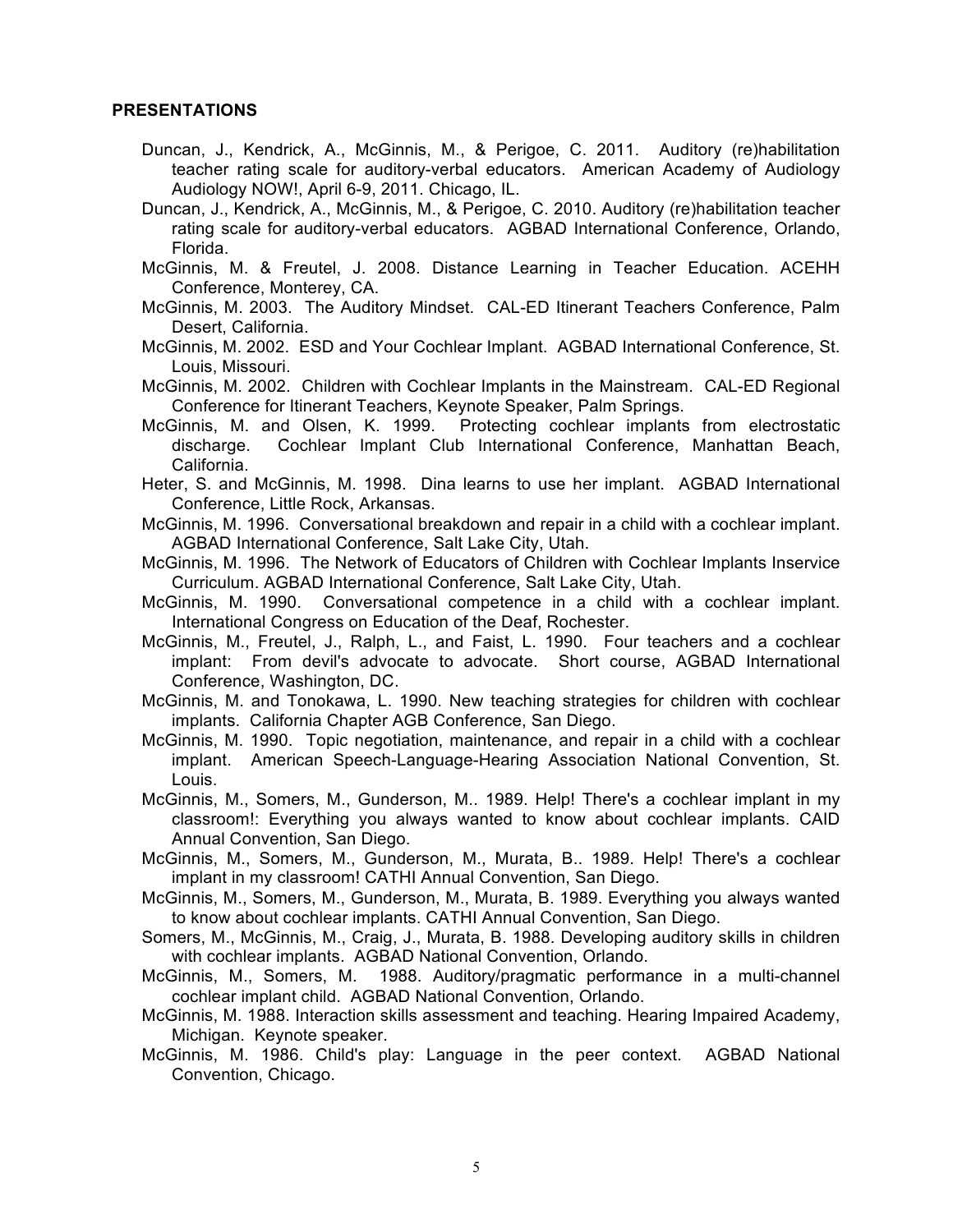McGinnis, M. 1985. Methodological issues in assessing deaf children's linguistic competence. International Congress on Education of the Deaf, Manchester, England.

- McGinnis, M. 1985. Assessing linguistic competence: What are we really measuring? CATHI Annual Convention, San Diego.
- Andersen, E., Kekelis, L., and McGinnis, M. 1984. The role of sibling and peer input in the language development of blind children. Boston University Conference on Language Development.

McGinnis, M. 1982. The role of interaction skills in the socialization of hearing impaired children. Short course, AGBAD National Convention, Toronto.

- McGinnis, M. 1981. Interaction skills and career readiness. Council for Exceptional Children Annual Conference, San Diego.
- McGinnis, M. 1981. Becoming a social being. Association of Canadian Educators of the Hearing Impaired National Convention, Vancouver, B.C. Invited presentation.
- McGinnis, M. 1981. Becoming a social being: The Oralingua Interaction Skills Curriculum. CATHI Annual Convention, San Diego. Invited presentation.
- McGinnis, M., Freutel, J., and Orr, C. 1980. The Oralingua Interaction Skills Curriculum. AGBAD National Convention, Houston.

McGinnis, M. 1980. Becoming a social being (film). AGBAD National Convention, Houston.

- McGinnis, M. 1979. Amplification to automaticity. CATHI Annual Convention, San Diego. Invited presentation.
- McGinnis, M. 1978. The role of values clarification in building social skills. AGBAD National Convention, St. Louis.

## **PUBLICATIONS**

- Duncan, J., Kendrick, A., McGinnis, M., & Perigoe, C. (*in press*). Auditory (re)habilitation teacher rating scale for auditory-verbal educators. Journal of the Academy of Rehabilitative Audiology.
- McGinnis, M. (2010). The John Tracy Clinic/University of San Diego Graduate Program: A distance learning model. In T. Houston & C. Perigoe (Eds), Teacher education programs*. The Volta Review Monograph, 110(2), 261-278.* Washington, D.C.: Alexander Graham Bell Association.
- McGinnis, M. (2010). A support provider's goals. In E. Rhoades & J. Duncan (eds.). *Auditory-Verbal Practice: Toward a Family-Centered Approach.* Charles C. Thomas Publishing Company.
- McGinnis, M. (2002). An ESD-control program for children with cochlear implants, pp. 57- 64, *Journal of Educational Audiology, Vol 10*.
- McGinnis, M. (1997). *The Network of Educators of Children with Cochlear Implants (NECCI) inservice curriculum* (contributing editor, with Chute, P. and Nevins, M., eds.). New York: NECCI and Children's Hearing Institute.
- McGinnis, M., Somers, M. (eds.). (Spring 1990). *Network of Educators of Children with Cochlear Implants Newsletter*. Los Angeles: House Ear Institute.
- McGinnis, M., Somers, M., Gunderson, M. (eds.). (Winter 1990). *Network of Educators of Children with Cochlear Implants Newsletter*. Los Angeles: House Ear Institute.
- McGinnis, M., Somers, M., Gunderson, M. (eds.) (Fall 1989). *Network of Educators of Children with Cochlear Implants Newsletter*. Los Angeles: House Ear Institute.
- Murata, B., and McGinnis, M. (1988). Developing listening skills at home. Los Angeles: House Ear Institute Audiovisual Services.
- Gardner, E. and McGinnis, M. (1988). Casey: A child with a cochlear implant. Los Angeles: House Ear Institute Audiovisual Services.